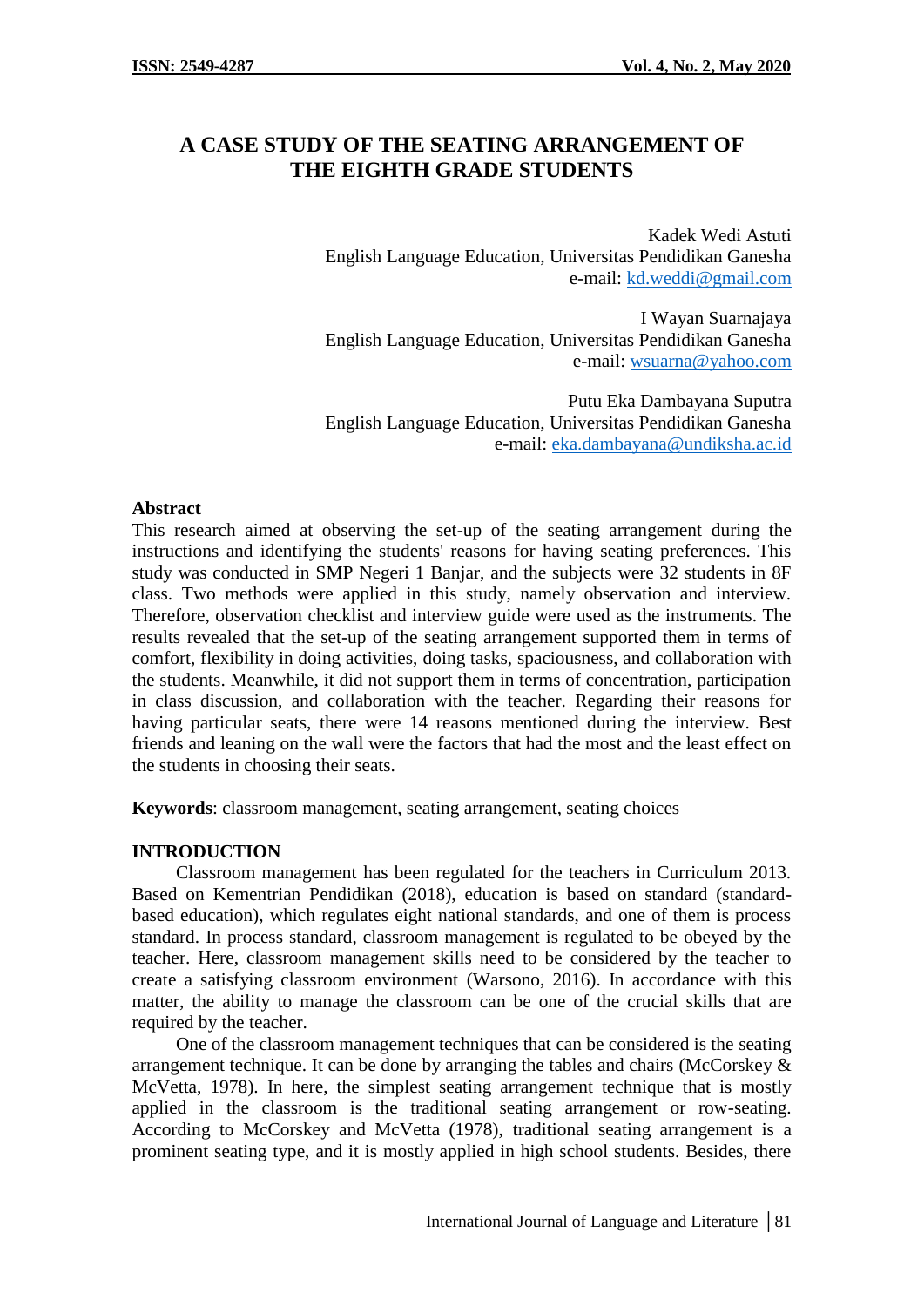are also modular and horseshoe seating types. In accordance with the seating arrangement technique, Kementrian Pendidikan (2016)through decree No. 22, which is about process standard, regulates that the proper seating arrangement is required in the classroom to achieve a particular goal. It can be adjusted based on the purpose and the characteristics of the learning process to make the students get involved in the learning activity

On these days, the students' seat shows a gap in which some students dominate the learning activity, and the rest tend to be passive in the classroom. The different amounts of engagement in the classroom can be shown in their seat choices. Moreover, referring to the result of the observation, the traditional seating arrangement was implemented in SMP Negeri 1 Banjar. It was found that there was a discrepancy between the regulation and the fact in the place of study. Here, during the instruction, the seating arrangement was not managed well by the teacher. The traditional seating or fixed seating arrangement was mostly implemented in every type of instruction. It was also a monotonous seating type implemented in all instructions. Furthermore, the students showed a different amount of involvement in the classroom, in which the students who sat in the front row and middle row showed more active participation rather than others. Moreover, the teacher tended to give different attentions to the students. Here, the students who sat in the front row and the middle row got more attention from the teacher.

Consequently, the implementation of the seating arrangement should be correlated to the teaching and learning process. Here, the implementation of the seating arrangement can be adjusted with the purpose or the characteristics of the instruction (Kementrian Pendidikan, 2016). Similarly, in the syllabus, the teachers are required to design the instruction based on the learning goal as well as the students (Kementrian Pendidikan dan Kebudayaan, 2017). In accordance with this matter, it has been revealed that the seating arrangement plays an important role in the success of the teaching and learning process as well as to achieve a learning goal. Harmer (2007) mentions that the seating arrangement encourages the learning process in the classroom. Moreover, the seating arrangement also creates collaboration or togetherness in the classroom, provides comfort, spaciousness, flexibility, as well as encourage participation in the classroom (Barkley, 2010)

For this reason, since the seating arrangement has effects on students' learning, the set-up of the traditional seating arrangement in the classroom was observed in this study. Moreover, the students' choices toward the seats were also considered since their preferences toward their own seat positions may be different because of a certain factor that also leads to the success of instruction. Here, the students' choice or where the students sit is a form of motivation (Sen, 1973; Hausman, 2005). Motivation is being the factor that encourages people to prefer a certain thing over another and has an important role in achieving the goal and creating an effective teaching and learning process.

Moreover, Dincer and Yesilyurt (2017) mention that when the students and the teacher have high motivation, the teaching and learning goal can be achieved easily. Consequently, the teacher needs to pay attention to the students to make them active and engage in the classroom. Thus, the learning objective can be achieved by the teacher as well as the students. Therefore, both the teacher and the students can improve the activity by participating more in the classroom. Furthermore, the teacher can give equal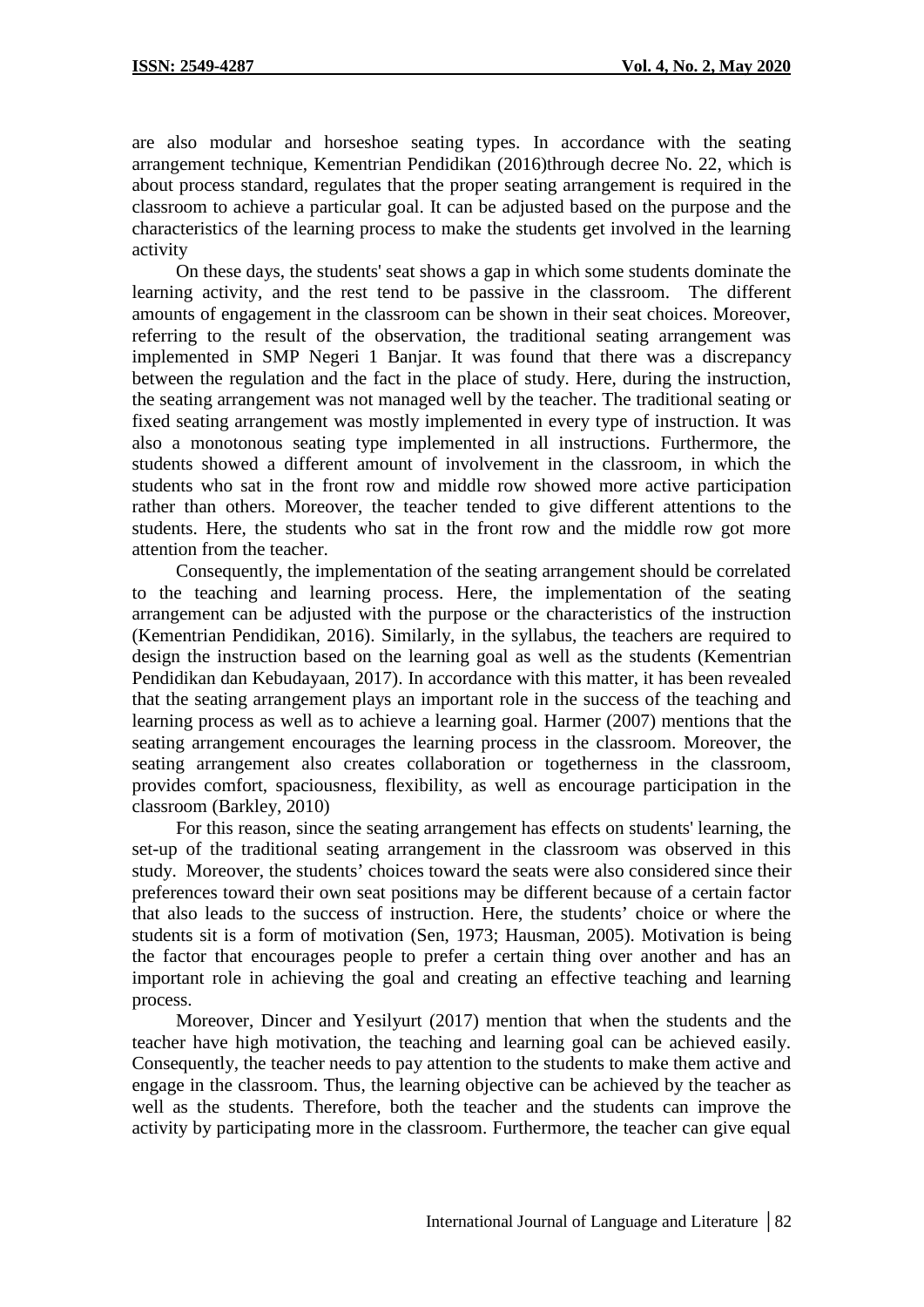attention to the students to motivate them in every learning activity as well, especially in English class.

Furthermore, researches on seating arrangement consideration have been widely conducted. First, Simmons, Carpenter, Crenshaw, and Hinton (2015) conducted a research focusing on the role of seating arrangement in doing students' independent work. Second, Supratman (2015) conducted a study to describe the implementation of seating arrangement toward students' communication and interactivity. Third research was conducted by Setiyadi and Ramdani (2016). They conducted a study to describe the implementation of various seating arrangement in traditional, horseshoe, and modular seating arrangement on scientific learning model in Curriculum 2013. Fourth, Shernoff et al., (2017) conducted research to identify how students' engagement, attention, classroom learning experience, and course performance are different in row-seating. Fifth, Xi, Yuan, YunQui, and Chiang (2017) researched the relationship between seating zone and their academic performances. Here, the students believed that seating arrangement affected their performances. Sixth, Correa, Lara, Pino, and Vera (2017) conducted research to find out the role of group seating arrangement and the students' involvement in speaking. The result reveals that separate tables enhance the students' speaking the most.

Moreover, Susanti (2017) conducted a classroom action research to improve students' speaking skill by implementing seating arrangement. The study showed that seating arrangement could improve students' speaking ability and increase their participation.The last, Nomali, Sanagoo, Sarayloo, and Jouybari (2019) researched the students' perspective toward their seat selections and their relationship with students' self-esteem. It revealed that the students chose their seats because of proximity to instructor or board, or projector and personal factors such as eyeglasses/hearing aids were the most critical factor.

As a result, if the seating arrangements are considered carefully, the students will be able to improve their academic performances in joining classroom activity. Daddi and Ul Haq (2014)also state that students' performance is affected by seating arrangements. For that reason, this research aimed at observing the set-up of the seating arrangement of the eighth-grade students of SMP Negeri 1 Banjar and the students' reasons for having particular seating preferences was also identified in this present study. Moreover, the traditional seating arrangement or the row seating implemented in the classroom was being the main focus of this research. It was because, in a traditional seating arrangement, it is the first type of the seating arrangement implemented before the other types of arrangement (McCorskey & McVetta, 1978). Furthermore, the students also choose the seats in this seating arrangement type by themselves and prefer to sit by using their personal feelings (Brown, 2000).

## **METHOD**

This research applied a case study to investigate the set-up of the seating arrangement of the eighth-grade students. Denscombe (2014) stated that a case study refers to doing deep analysis toward a particular sample that is done in natural setting. Descriptive research was also implemented to describe the problem. Concerning the data analysis technique, a qualitative approach was used in this research. This research was conducted in SMP Negeri 1 Banjar and the subjects of the study were 32 students of 8F class. Eighth-grade students were the subjects of this study. SMP Negeri 1 Banjar was chosen for this research because the traditional seating arrangement in the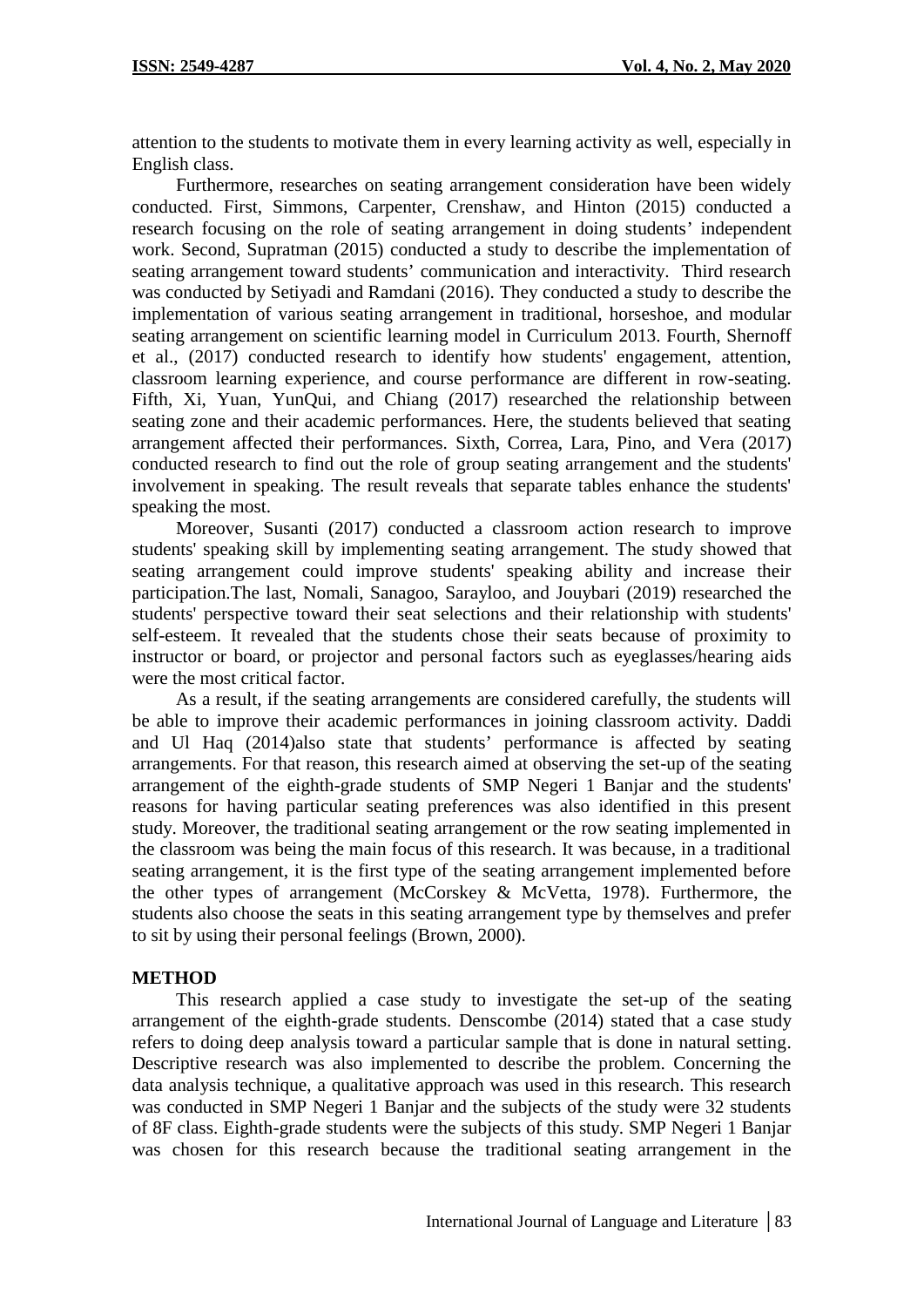classrooms was mostly implemented in this school. Moreover, VIII F class was determined in this research because the students preferred their seats by themselves. Furthermore, according to pre-observation that was done, they sat based on the map that was made after choosing the seats. Besides, they also sat in the same place during the semester. In collecting the data, there were two methods applied in this study, namely observation and interview.

# **FINDINGS AND DISCUSSION**

There were two findings found in this study. First, the finding was related to the set-up of the seating arrangement. To gather the data, observation and interview were applied in this study. The second finding was related to the students' reasons for having specific seating preferences. Here, an interview was applied to analyze the data.

#### **The Set-up of the Seating Arrangement Based on the Observation and Interview Done**

The set-up of the seating arrangement in the 8F class was observed thrice to get the saturated data. The result is shown in table 1.

| Table 1. The Results of the Obset validity                      |                             |                |     |                |     |                |  |
|-----------------------------------------------------------------|-----------------------------|----------------|-----|----------------|-----|----------------|--|
|                                                                 | <b>Observation Sessions</b> |                |     |                |     |                |  |
| <b>Observation Items</b>                                        | 2<br>3                      |                |     |                |     |                |  |
|                                                                 | Yes                         | N <sub>0</sub> | Yes | N <sub>0</sub> | Yes | N <sub>0</sub> |  |
| The class implements a traditional seating arrangement.         |                             |                |     |                |     |                |  |
| The students sit in the same seat in each class session.        |                             |                |     |                |     |                |  |
| The students look tired in following the lesson.                |                             |                |     |                |     |                |  |
| The students are responsive during the instruction.             |                             |                |     |                |     |                |  |
| The students do activities that are not related to the lesson.  |                             |                |     |                |     |                |  |
| The students do interaction with their friends while sitting in |                             |                |     |                |     |                |  |
| their seats.                                                    |                             |                |     |                |     |                |  |
| The students do discussion actively with their friends.         |                             |                |     |                |     |                |  |
| The students have a disruption in following the lessons while   |                             |                |     |                |     |                |  |
| sitting in their seats.                                         |                             |                |     |                |     |                |  |
| The students' seats are spacious enough for them to do their    |                             |                |     |                |     |                |  |
| works easier.                                                   |                             |                |     |                |     |                |  |
| The students save their stuff in their desks easily.            |                             |                |     |                |     |                |  |
| The student(s) swaps their seat positions with their friend     |                             |                |     |                |     |                |  |
| during the instruction.                                         |                             |                |     |                |     |                |  |
| The teacher gives attention to all students.                    |                             |                |     |                |     |                |  |
| The seat enables a variety of classroom activities              |                             |                |     |                |     |                |  |
| The students show active participation during the instruction.  |                             |                |     |                |     |                |  |
| The students' seat positions support the students to do their   |                             |                |     |                |     |                |  |
| tasks easily.                                                   |                             |                |     |                |     |                |  |

Table 1. The Results of the Observations

Based on the analysis of the data, the same results in the second and third observations were obtained. Here, in the first observation checklist, three items were different from the second and the third checklists. The items were items number 3, 8, and 10 (see table 1).

Furthermore, the set-up of the seating arrangement was also observed through an interview that was done with the students. The result can be seen in table 2.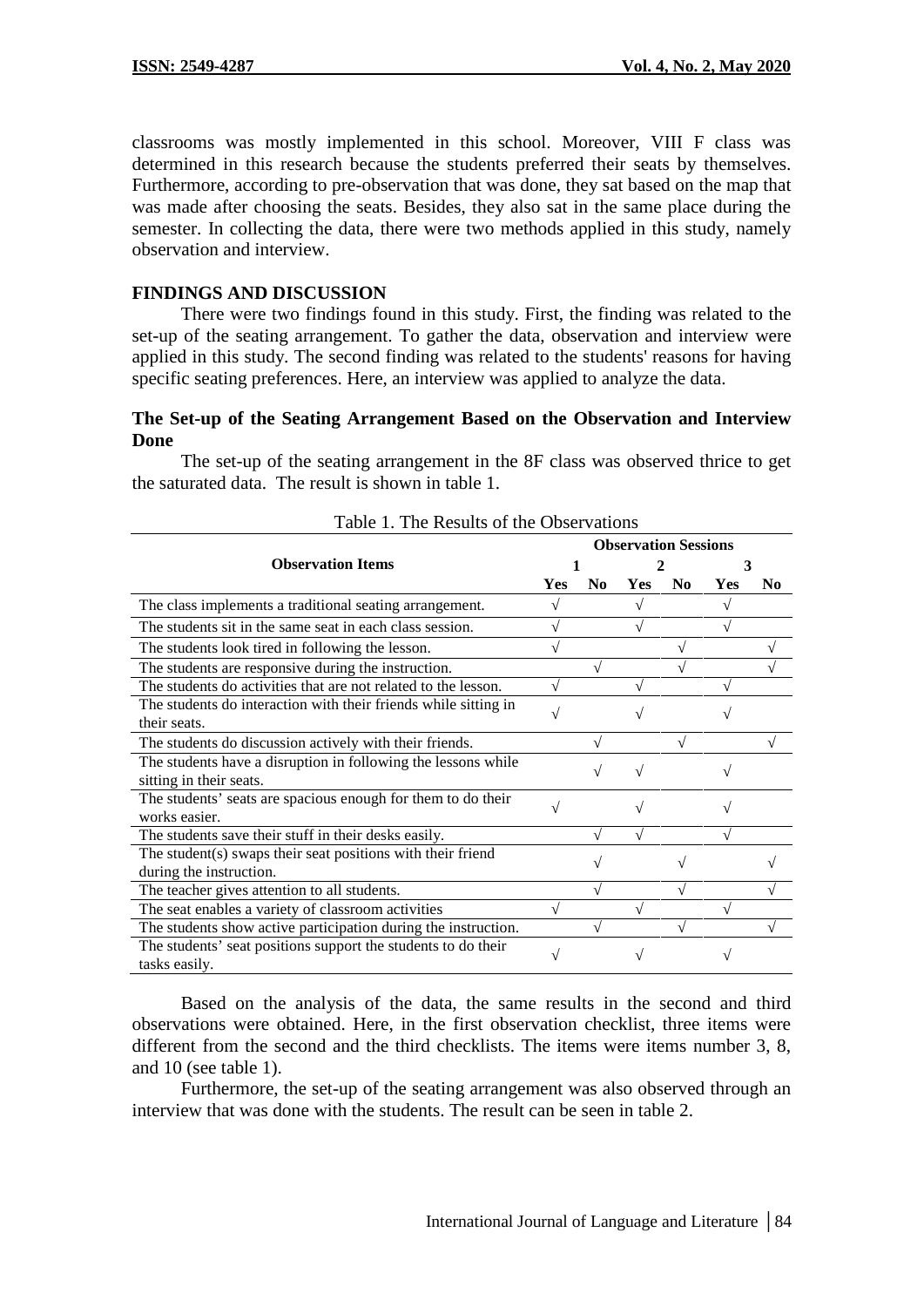|                                                                           |                                |                                                                                                                                                        |                                |                                | The session of the interview  |                               |                                |                               |
|---------------------------------------------------------------------------|--------------------------------|--------------------------------------------------------------------------------------------------------------------------------------------------------|--------------------------------|--------------------------------|-------------------------------|-------------------------------|--------------------------------|-------------------------------|
| <b>Questions</b>                                                          | 1                              | $\boldsymbol{2}$                                                                                                                                       | 3                              | 4                              | 5                             | 6                             | 7                              | 8                             |
| Where do you sit?                                                         | Front<br>and<br>middle<br>rows | Middle<br>and<br>back<br>rows                                                                                                                          | Front<br>and<br>middle<br>rows | Front<br>and<br>middle<br>rows | Middle<br>and<br>back<br>rows | Middle<br>and<br>back<br>rows | Front<br>and<br>middle<br>rows | Middle<br>and<br>back<br>rows |
| Do you always sit in<br>your seat choice?                                 |                                | All students in all sessions always sat in their seats.                                                                                                |                                |                                |                               |                               |                                |                               |
| Are you comfortable to<br>sit in your seat?                               |                                | Most students in all sessions were comfortable to sit in their seats. Only one student<br>in session 3 who was uncomfortable.                          |                                |                                |                               |                               |                                |                               |
| Can you concentrate<br>easily during the<br>instruction?                  |                                | Most students in all sessions could not concentrate easily. They concentrate<br>depending on the topic only.                                           |                                |                                |                               |                               |                                |                               |
| Do you do activities<br>that are not related to<br>the lesson frequently? |                                | All students in all sessions did the activities frequently.                                                                                            |                                |                                |                               |                               |                                |                               |
| Can you do interact<br>with your friends<br>easily?                       |                                | All students in all sessions did interaction easily.                                                                                                   |                                |                                |                               |                               |                                |                               |
| Do you do the<br>discussion actively with<br>your friends?                |                                | The students in session 1 and 8 did not do discussion actively. Meanwhile, the<br>students in session 2-7 did discussion actively.                     |                                |                                |                               |                               |                                |                               |
| Have your friends<br>complained to you<br>during the lesson?              | middle rows.                   | Most of the students in the back row complained to the students in the front and                                                                       |                                |                                |                               |                               |                                |                               |
| Can you work in your<br>seat easily?                                      |                                | Most students in session 1-8 could work easily, only one student in session two<br>who was disturbed by his friend.                                    |                                |                                |                               |                               |                                |                               |
| Where do you save<br>your stuff?                                          | table.                         | The students in session 1-6 saved their stuff inside the desks.<br>The students in session 7 and 8 sometimes put their stuff under and behind the      |                                |                                |                               |                               |                                |                               |
| Do you have another<br>favorite sitting<br>position?                      |                                | Few students in the middle row had favorite seats in the front row.<br>Few students in the back row had favorite seats in the middle row.              |                                |                                |                               |                               |                                |                               |
| Does the teacher do<br>interaction with you<br>frequently?                |                                | Most students in the front row did interaction with the teacher frequently. The rest<br>did interaction rarely.                                        |                                |                                |                               |                               |                                |                               |
| Do you do activities<br>that are related to the<br>lesson easily?         |                                | One student in session 1 experienced disruption while doing classroom activities.<br>All students in session 2-8 could do classroom activities easily. |                                |                                |                               |                               |                                |                               |
| Do you participate<br>actively in the<br>discussion session?              |                                | The students in session 1, 2, 3.4, and 6 participated actively.<br>The students in session 5, 7, and 8 participated rarely.                            |                                |                                |                               |                               |                                |                               |
| Can you do your tasks<br>in your seat easily?                             |                                | All students in all sessions could do the tasks easily.                                                                                                |                                |                                |                               |                               |                                |                               |

| Table 2. The Result of the Interview |  |
|--------------------------------------|--|
|--------------------------------------|--|

The result of the set-up of the traditional seating arrangement was explained deeply based on the results of the two instruments above, namely observation checklist and interview guide.

Based on the result of those two instruments, the students sat based on their seat choices in the classroom. Moreover, the class only implemented the traditional seating arrangement type during the English class. Based on the result of the interview, the students mentioned that they liked the seats when they were arranged in row seating.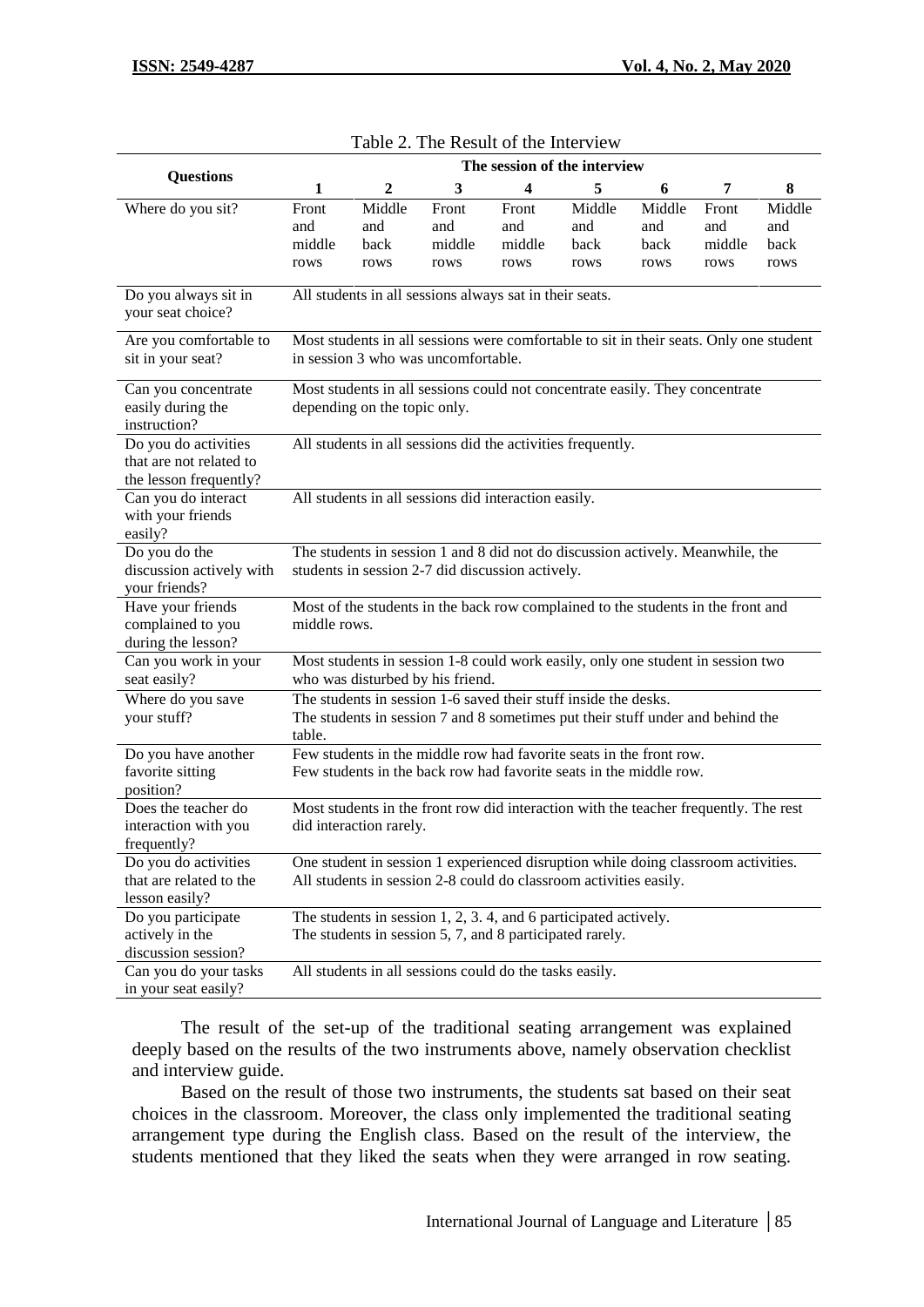The similar results were also found in the studies by Xi et al. (2017) and Nomali, Sanagoo, Sarayloo, and Jouybari (2019). The result revealed that the traditional seating arrangement was quite popular for students. It was mostly implemented for a big class that focused on teacher-centered instructions. It was highly accepted by the students when the learning focused on teacher-centered learning style and material-oriented.

Referring to the students' sitting positions, the findings showed that all students always sat in the same seats during the instruction. Based on the results of the instruments, all students sat in the same seats in the whole class sessions, and none of them changed their sitting positions until the end of the class. It is also correlated to the eleventh item, in which the students did not swap their sitting positions. By contrast, in the result of the study by Nomali, Sanagoo, Sarayloo, and Jouybari (2019), most students changed their seats in the classroom. Here, the students changed their sitting position because of personal factors such as eyeglasses/hearing aids. Some students who could not see and hear changed their seats to other seats. Meanwhile, this present study revealed that even though the students could not see the writing clearly, they did not want to move their seats because of their best friends. They preferred to stay sitting in their seats because they did not want to leave their friends. Moreover, they preferred to see the writing from their friends' note rather than moving to other seats.

In terms of comfort, the students were comfortable to sit in their seats when they were arranged in row seating. Based on the findings, the students were pleased to sit in their seat choices during the English class. The students also showed an active, interactive, and cheerful atmosphere during the lesson. It was also supported by the second item, in which the students never moved their sitting positions during the lesson. It also corresponds to the theory by Cornell (2002), who states that comfort and safety are the main principles of good seating arrangement. By contrast, the result of the study by Nomali, Sanagoo, Sarayloo, and Jouybari's study (2019) reveals that the students were sometimes uncomfortable to sit in their seats due to their problems when they could not see the writing and hear the instructor clearly. The study showed that the students often moved to other seats near the podium. Meanwhile, in this present result, the students were uncomfortable with seats in all rows and did not want to move to different seats even though they experienced some personal problems.

Concerning the students' concentration, it was found that the students could not concentrate during the lesson easily. During the instruction, some students were irresponsive and often did activities that were not related to teaching. It is also correlated to item number 5, in which the students did activities that were not related to the lesson frequently. There were few students in the front and middle rows who were responsive during the lesson. Based on their confessions in the interview, most students mentioned that they could concentrate depending on the lesson topic only. This present result contradicts to the result found in Simmons, Carpenter, Crenshaw, and Hinton's study (2015), Shernoff et al.,'s study (2016), Xi et al.'s study (2017) and Nomali, Sanagoo, Sarayloo, and Jouybari's study (2019). The studies found that the implementation of traditional arrangement supported the students to comprehend the material well and supported their focuses on doing their works. By contrast, this present study reveals that the students did not focus well while sitting in their seats. Most of them were irresponsive during the lesson.

In terms of interaction, the students could do communication easily with their friends. The findings revealed that the students did interaction with their pairs and friends near them. Their seats allowed them to have contact and communicate with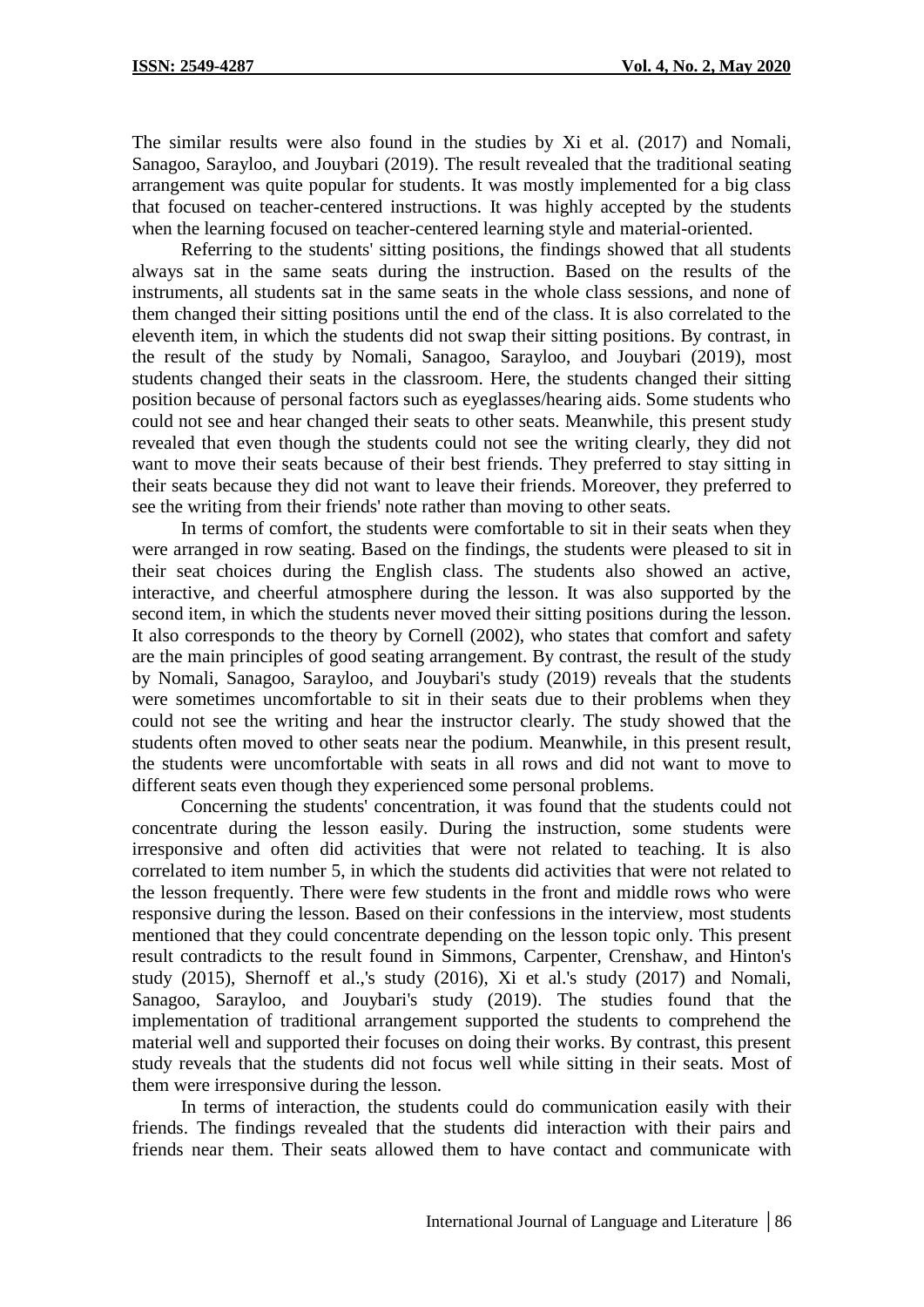others. Here, they did interaction in terms of discussion and interaction about their personal lives as well. Moreover, the students who mostly did interaction were the students in the middle row. Similarly, the results of the previous researches revealed that the traditional arrangement supported the sense of togetherness in the classroom where the students could interact with each other. The similar results were shown in Xi, Yuan, YunQui, and Chiang (2017) and Susanti (2017). Moreover, in Correa, Lara, Pino, and Vera's study (2017), seating arrangement gave full meaning for students in doing interaction and collaboration with friends in the classroom. Nevertheless, Supratman (2015) found that the traditional seating arrangement did not give much contribution in terms of communication among students rather than in circle seating arrangement.

With regard to the discussion, their seats allowed the students to do discussion easily with their friends. The results of the two instruments revealed the students could do discussion with pairs, friends next to them, in front of, and behind them. In here, the students did the discussion without changing their sitting position, but, by turning their head only. Additionally, even though the lesson plans were designed for the students to work in a group, the teacher did not change the seating arrangement. Therefore, it indicates that the teacher had less ability in managing the classroom management aspect. It contrasts to the theory by Kementrian Pendidikan (2016), in which the teacher did not adjust the seating arrangement based on the purpose of the instruction. On the other hand, the opposite results were found in Xi et al. (2017). The results reveal that traditional arrangement was less appropriate for group work. Likewise, in Correa, Lara, Pino, and Vera's study (2017) and Simmons et al.'s study (2015), the result show that traditional seating arrangement did not support the students to do collaboration and it was only appropriate when the lesson was designed for individual work. Therefore, the results contradict to this present result.

In relation to the disruption, the arrangement of the seats disrupted some students. It showed that there were students who had disturbances during the lesson. Nevertheless, an unexpected confession was mentioned by some students. Here, even though the students felt disruption, such as being unable to see the writing clearly, they did not want to move to other seats. A similar result was also found in Xi et al.'s study (2017) and Shernoff et al.'s study (2016), in which the students in the middle and back rows had higher disruption rather than the front row. Nomali, Sanagoo, Sarayloo, and Jouybari's study (2019) also shows that the students in the back row tended to have problems such as vision. Therefore, this seating arrangement type often caused problems and had a disadvantage for some students. The students also felt that this seating type did not support them when they faced personal problems such as vision. Setiyadi and Ramdani (2016) also found that this seating type did not contribute much in terms of visibility. Here, the students in the back row could not see the teacher's writing, especially the students who had myopia.

In terms of space, the two findings show that the students could work easily in their seats. Their seats were spacious enough for them. This present study revealed that the students' seats were spacious enough for them to do their works more efficiently. None of them felt that the seats were tight for them. Moreover, it is also correlated to the fifteenth item, in which the students could do tasks/exercises without any disturbance and without moving to other seats. Moreover, based on the students' statements in the interview, the students also could do their tasks because they could discuss and work together with their friends when they faced difficulties in doing the tasks. The result is similar to Simmons et al.'s study (2015), in which row seating was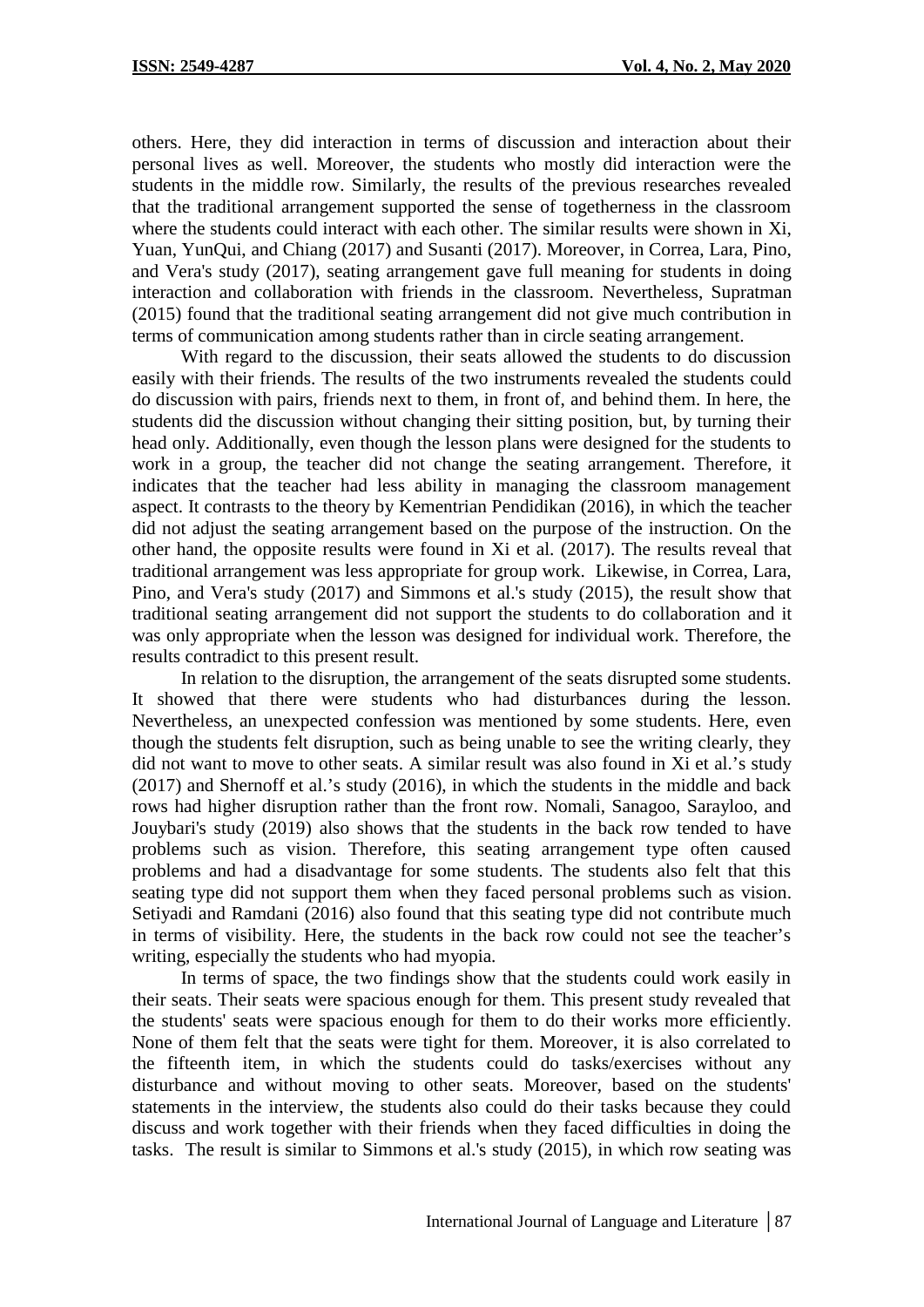best to be implemented to do their assignments. Additionally, as has been stated by Harvey and Kenyon (2013), the good seats provide size and space that allowed the students to do their work easily.

In relation to flexibility for saving stuff, the data reveal that the students could use their seats to keep their stuff. The seats must provide enough facility both for the students and the teacher. Similarly, this present study revealed that they could save their stuff inside the desks easily. It indicated that their desks were spacious enough for them to save their stuff inside the desks. According to Harvey and Kenyon (2013), the main principle of seating design characteristic is flexibility in use. Therefore, in terms of flexibility, the students could save their stuff in their desks. Moreover, Barkley (2010) and Shaw, (2011) mention that flexibility in use takes an essential role for the students' seats to save their stuff.

Concerning the collaboration with the teacher, most students did not get attention or do interaction with the teacher equally. Likewise, this study also revealed that only the students in the front and second middle rows who interacted with the teacher frequently. Meanwhile, the students who sat in the third middle row and back row got less attention, and they did interaction rarely with the teacher. Similarly, the result of Supratman's study (2015) also revealed that the communication between students and teacher did not happen interactively in the traditional seating arrangement. Furthermore, Zomorodian et al. (2012) found that the interaction between students and teacher was mostly done with the students in the front row. Nonetheless, some students confessed that they felt more comfortable when the teacher did not notice them frequently. They felt happier when they sat father away from the teacher.

With regard to the classroom activities, their seats allowed them to do classroom activities comfortably. Here, their positions supported them to do classroom activities easily as well. They did not have any severe disturbance that made them difficult to do activities. The students could do classroom activities for instances reading, writing, taking a note, and doing tasks efficiently while sitting in their seats. The result of the interview also revealed that the students tended to have similar choices and answered that they could do classroom activities easily from their positions. Similarly, Simmons et al. (2015)found that the traditional seating arrangement can be effectively implemented for the students in doing their works. It revealed that this seating type was less disruption from others and made the students more focus on their tasks.

In terms of participation, the findings showed that not all students participated actively when the traditional seating arrangement was implemented during the instruction. The students could participate in the discussion session depending on the topic of the lesson. The students also did not get an equal chance to participate in the discussion. Here, the students in the front row and middle row participated more often. On the other hand, the students in the back row tended to be passive in the discussion session. Similarly, this present result corresponds to the result in Shernoff et al.'s study (2016) and Xi et al.'s study (2017). It was found that the seats in traditional seating arrangement tended to show stratification in the classroom. It indicated that this seating arrangement type tended to differentiate some students from the active to the passive students.

By taking review to the result of the data, the empirical, and the theories, it can be stated that the seats' comfort, spaciousness, flexibility, and collaboration among students corresponded to the previous studies and the theories as well. Here, those aspects of seating arrangement can be felt in the traditional seating arrangement.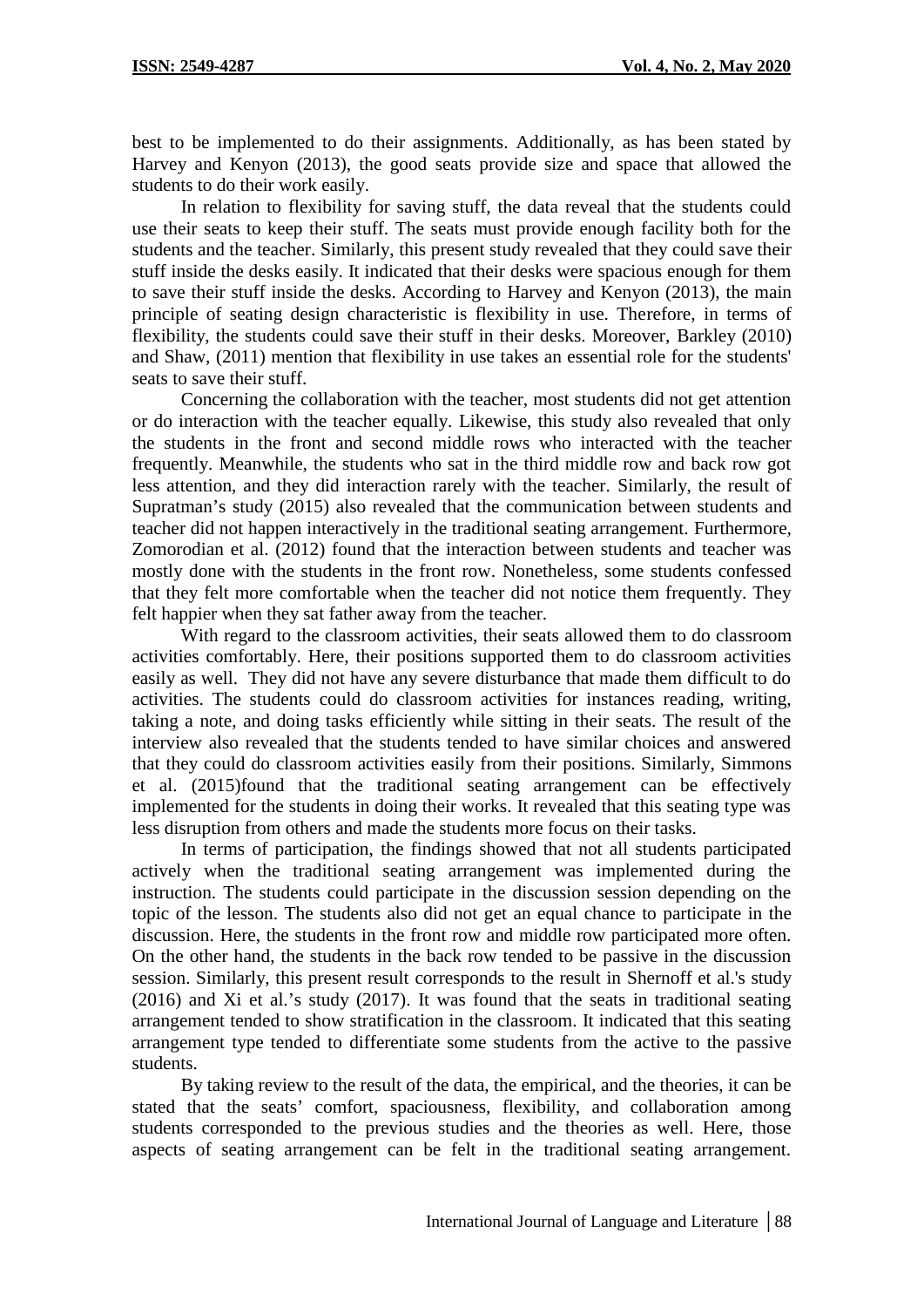Meanwhile, in terms of participation and collaboration with the teacher, those factors did not contribute much in the implementation of the traditional seating arrangement. Some of the students could not participate actively and did interaction with the teacher rarely. Furthermore, it was found that the interaction and the discussion done by the students showed different results between this present study and the previous studies. Here, the students tended to do interaction and discussion actively with their friends by turning their heads only. They also did those activities easily. Therefore, the sense of togetherness and collaboration among the students in this seating arrangement type was felt by the students well.

Nevertheless, this seating arrangement had disadvantages in terms of concentration. The studies and the theories mostly reveal that the traditional seating arrangement supports them to comprehend the material well, since this seating arrangement type encourage teacher-centered and there is less disruption while following the lesson. Meanwhile, this study found that that the seating arrangement did not contribute much in terms of concentration. Most of them could not concentrate easily because they often felt disruption. It also did not have any correlation between their sitting position and their abilities to concentrate during the lesson. Here, the front row students did not always concentrate well during the lesson. Moreover, the back-row students were not always passive or irresponsive during the lesson. Here, the students concentrate depending on the topic only, not depending on the seating arrangement or their sitting positions.

#### **The Students' Reasons for Having Certain Seating Preferences**

The aspects of the seating arrangement in choosing the seats were also identified in this study. Therefore, the interview was conducted to gather the data. The result of the interview can be shown in table 3.

|                                        |                  | <b>Students' Sitting Positions</b> | <b>Total</b>    | racio et rilo etadolito ricadolio foi riatility cortant boatility ricrofolicolo |                   |
|----------------------------------------|------------------|------------------------------------|-----------------|---------------------------------------------------------------------------------|-------------------|
| <b>The Reasons</b>                     | <b>Front Row</b> | <b>Middle Row</b>                  | <b>Back Row</b> | <b>Number</b>                                                                   | <b>Percentage</b> |
| Working together with<br>friends       |                  | 9                                  | 5               | 14                                                                              | 44%               |
| Doing discussion                       |                  |                                    | $\mathfrak{D}$  |                                                                                 | 16%               |
| Seeing the teacher clearly             |                  |                                    | 0               |                                                                                 | 6%                |
| Listening to the teacher               |                  | 0                                  | 0               |                                                                                 | 6%                |
| Social interaction                     |                  | 8                                  | $\overline{2}$  | 12                                                                              | 38%               |
| Making a joke                          | 2                | 4                                  |                 |                                                                                 | 22%               |
| Seeing the writing clearly             | 4                | 0                                  | 0               | 4                                                                               | 13%               |
| <b>Best friends</b>                    | 6                | 9                                  | 3               | 18                                                                              | 56%               |
| Sleeping                               |                  | $\overline{2}$                     | $\overline{2}$  | 4                                                                               | 13%               |
| Cheating                               |                  |                                    | $\overline{2}$  |                                                                                 | 13%               |
| Eating                                 |                  |                                    | 4               |                                                                                 | 22%               |
| Leaning on the wall                    |                  |                                    | $\theta$        |                                                                                 | 3%                |
| Getting the teacher's attention        | 2                | 2                                  | $\theta$        |                                                                                 | 13%               |
| Did not get the teacher's<br>attention |                  |                                    | $\mathfrak{D}$  | 4                                                                               | 13%               |

Table 3. The Students' Reasons for Having Certain Seating Preferences

Based on table 3 above, there were 14 reasons mentioned by the students in choosing their seats. In relation to the first reason, the students mentioned that their reasons for choosing the seats were doing a collaboration or working together with their friends. Moreover, it is also correlated to the second reason, in which the students could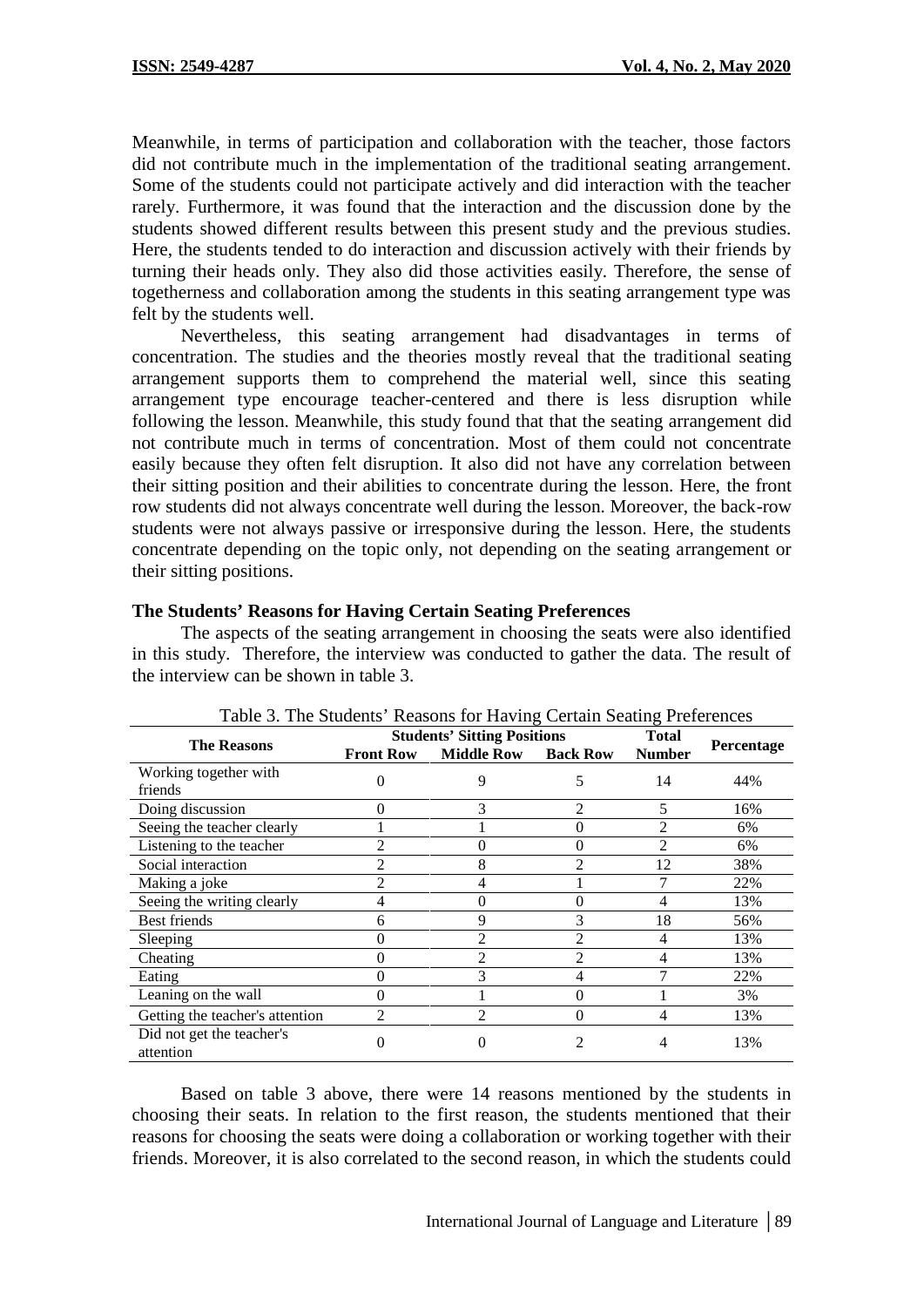do discussion with their friends actively. Five students mentioned this reason. Based on the students' confessions, they could efficiently work and discuss with their friends, especially friends near them. Based on the results, the students could do a discussion with their friends in English class. This present result corresponds to Correa, Lara, Pino, and Vera's study (2017), in which the sense of collaboration among groups influenced the students' preferences toward seating arrangement during the learning process. Therefore, it can be seen that the students chose their seats can be affected by collaboration. Moreover, Barkley (2010) also mentions that collaboration or sense of togetherness could lead the students to select their seats.

Furthermore, the students also chose the seats to see the teacher clearly (reason number 3) and listening to the teacher clearly (reason number 4). Here, these reasons were mentioned by the student who sat in the front row and second middle row. They had more extensive space, clearer view, and closer space rather than others. Moreover, the teacher also stood and interacted with the students in the front and middle rows frequently. The teacher gave more attention to them so that the students could easily see her. Similarly, Nomali, Sanagoo, Sarayloo, and Jouybari (2019) state that proximity to the instructor/board/projector was the most dominating factor that influenced the students to choose their seats. It indicated that to see the teacher and hear the teacher's explanation, the students chose the seats near the teacher's chair.

The fifth reason of the students was doing social interaction. This reason was also commonly stated by the students as their favorite reasons in choosing their seats. They did an interaction that was related to the lesson or even communication related to their personal lives. A similar result was also found in Xi et al.'s study (2017), in which the students gave positive feelings toward their seats because of the sense of togetherness provided in the classroom where the students could interact to each other. In Correa, Lara, Pino, and Vera study (2017), seating arrangement provided the students to do interaction with their friends easily in the classroom. As a result, social interaction was also their reason in choosing the seats.

With regard to the sixth reason, the students mentioned that making a joke was also their reasons for choosing the seats. This reason was also quite popular among the students. Seven students in all rows said this reason. The students in the middle row dominated this reason. In this reason, the students also chose their seats because they could make a joke with their friends. The data also showed that the students who sat in the middle and back rows showed negative attitude more frequently rather than the students in the front row. According to Waller (1932), the students who sit in the back of the classroom are labelled as rebellious students. Likewise, mention that the students in the back row are more likely to have lower self-disciplined in the classroom (Zhang, Zhang, & Liu, 2011). It happened because the middle and back row had access to contact with other friends and the teacher gave attention to them rarely as well.

Moreover, seeing the writing clearly was also their reason for having certain seat preferences. In this research, the students who mentioned this reason was the front row students only. The students mentioned that they chose their seat in the front row to see the writing on the whiteboard clearly. It also indicates that the students who sit in the front row had a clearer view and could see the teacher's writing easily when she explained the material in front of the class. Moreover, this was also found in the study by Nomali, Sanagoo, Sarayloo, and Jouybari, research (2019), in which the proximity to the instructor/board projector was the students' reasons in choosing the seats. Nevertheless, in that study, this reason got the highest percentage, and the students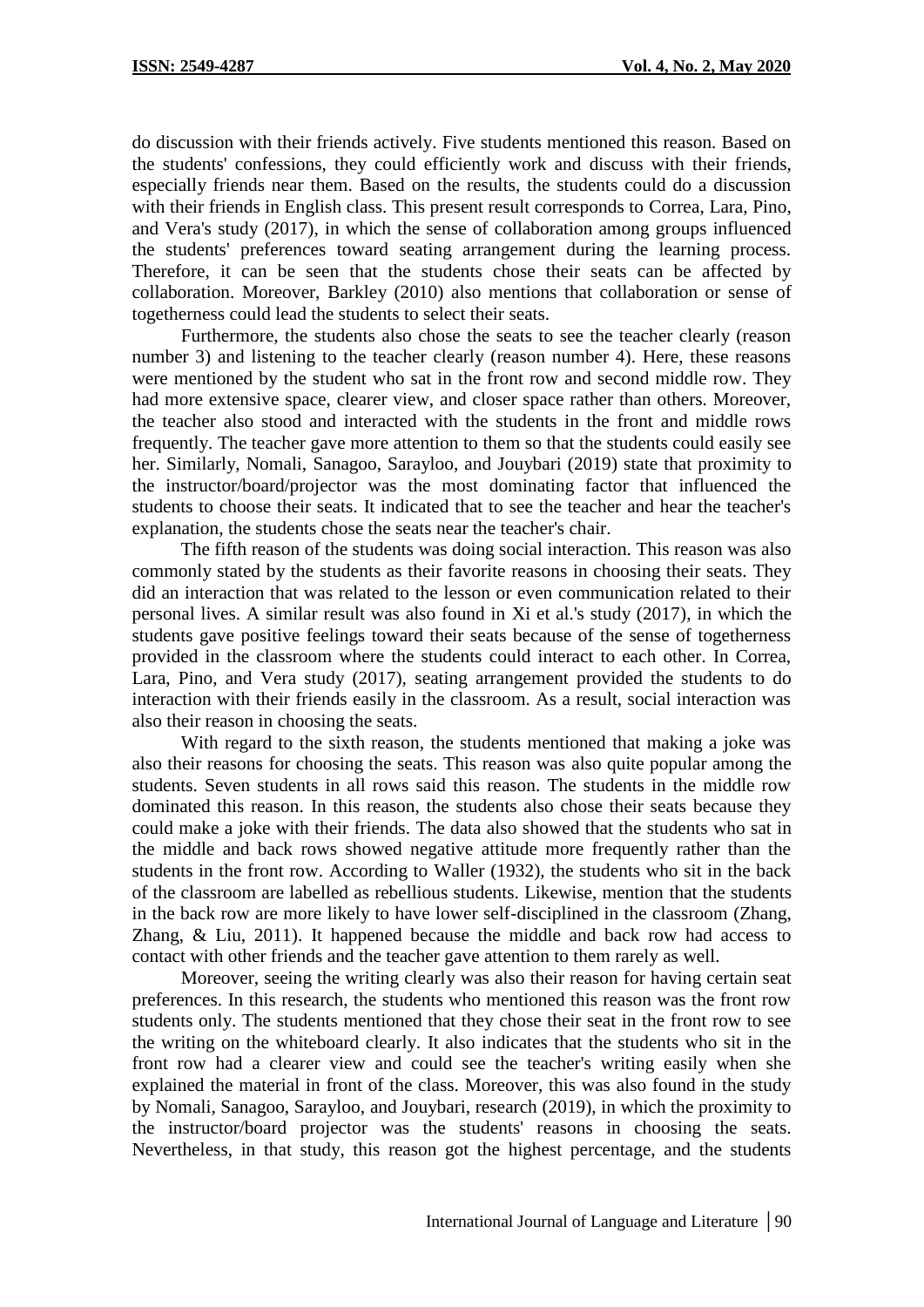mostly said it. Meanwhile, this present result showed that there were only a few students in the front row who mentioned this reason.

Concerning the eighth reason, the findings revealed that best friends were also their reasons for choosing the seats. Here, best friends were the favorite reasons in this interview and mostly said by the students in all rows. The number of students who had this reason was 18 students. Moreover, based on the students' statement, when they had trouble in seeing the writing on the whiteboard, they did not want to move to other seats because they had already sat with their best friends. Additionally, some students had planned to sit in their seats in the new academic year together with their close friends. Because of best friends, they also could work together and do interaction actively. Additionally, sitting with close friends gave them advantages when they could not see the writing clearly, had difficult tasks and had a problem in their personal lives.

Concerning the following reasons, the reasons were related to the low self discipline. The reasons were sleeping, cheating, and eating (reasons number 9, 10, and 11). Those reasons were mostly stated by the students who sat in the middle row and back row only. Based on their confessions, the students got more advantages because they sat far away from the teacher and hid by using their friends' body. Furthermore, they chose the seats that were strategic enough because the teacher did not notice them when they did those activities. Consequently, low self-discipline plays an essential role for the students in preferring their seats. Weinstein's study (1979), sitting in the front row facilitated a positive attitude rather than others. Moreover, Zhang, Zhang, and Liu (2011) mention that the students in the back row are more likely to have lower self disciplined in the classroom.

Regarding the twelfth reason, one student mentioned that leaning on the wall was also her consideration in choosing the seats. This reason was a part of comfort in choosing the seats. Here, the student who answered this reason was one student only who sat in the left side of the classroom in the middle row. This student mentioned that in the new academic year, she preferred to sit in her seat that made her felt relax and comfortable. Based on the interview, the student had planned to sit in the middle row near the wall, so that, she could lean on it. According to the statement, it can be assumed that this student had her comfort by sitting near the wall. Therefore, comfort takes an essential role for the students to choose their seats (Barkley, 2010). It was also supported by Cornell (2002) that comfort takes a vital role for the seat choices.

Getting the teacher's attention was also mentioned by the students. Here, the number of students who had this reason were four students. They sat in the front row and middle row near the teacher's seat. Based on their confessions, they were noticed by the teacher frequently. They also did interaction with her during the lesson. Take a look at this reason, high teacher interaction may play an essential role in forming the students' personalities and their preferences to sit in a particular seat (Totusek & Staton- Spicer, 1982). Similarly, in Losonczy-Marshall and Marshall (2013), most students sat in the front and middle rows because they like to be noticed more than those who sat in the back row. Moreover, in Nomali, Sanagoo, Sarayloo, and Jouybari's study (2019), expectation to participate from the instructor also appeared as students' reason in choosing the seats and got the percentage around 29.3%.

The last reason was the opposite of the thirteenth reason. It was avoiding the teacher's attention. Two students in the back row mentioned that they chose their seats because of this reason. The students who had this reason sat in pair in the back row. Moreover, based on the interview, these students mentioned that their teacher did not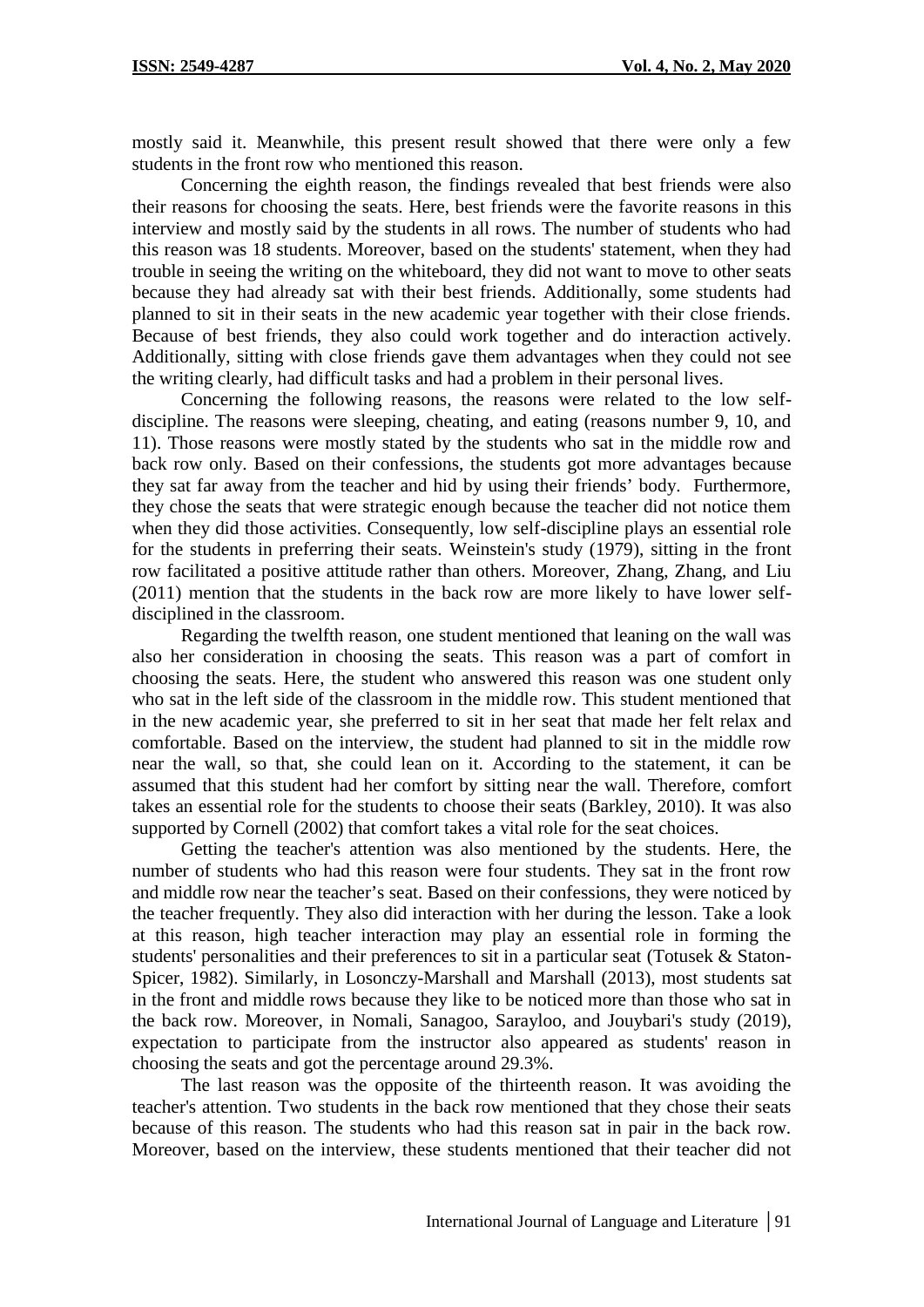move around to their seats frequently. The teacher did not give attention or did not do interaction with them. Similarly, according to Morrison and Thomas (1975), the students who had a lower level of self-esteem were likely to participate and sat in the back row of the classroom. Burda and Brooks (1996) also state that the students who sit in the back row are passive students who feel more comfortable when they sit farther away from the teachers and need less interaction with the teachers.

By taking review to the result of the data, the empirical, and the theories, it can be shown that the students preferred to choose specific seats because of the factors mention by Barkley (2010). Nevertheless, there was a new factor that appeared in this present study, namely best friends. Here, none of the studies and the theories specifically mentioned that best friends were such factors that lead the students to choose the seats in the empirical and theories. The students said that best friends were their main reasons for choosing the seats. By friends' role, they could do discussion, interaction and collaboration comfortably.

Consequently, the students were comfortable when they sat with their close friends. It also happened because they were allowed to choose the seats by themselves. Moreover, it was also found that the students' attitude during the learning process in which the students did not move to other positions when they experienced disruption. Based on their confessions, the students did not move because they had already sat with their best friends. By contrast, in Nomali, Sanagoo, Sarayloo, and Jouybari's study (2019), the students moved their sitting positions when they experienced disruption.

#### **CONCLUSION**

Based on the data found, the seating arrangement supported them in terms of comfort, flexibility in doing activities, spaciousness, participation in doing tasks, and collaboration with the students. By contrast, the traditional seating arrangement did not support them much in concentrating, doing a collaboration with the teacher, and participating in the discussion session.

The students had various reasons for choosing the seats in the new academic year. They mentioned that they had planned to sit in a particular position because of some reasons. There were 14 reasons that they said during the interview. From the perspective of the students, working together with friends, doing discussion, seeing the teacher clearly, listening to the teacher clearly, social interaction, making a joke, seeing the writing clearly, best friends, sleeping, cheating, eating, leaning on the wall, getting the teacher's attention, and did not get the teacher's attention were the students' factors that influenced their seat selection.

Best friends were their main reasons for choosing the seats. It was the highest factor mentioned the students. Meanwhile, the less reason mentioned by the students was leaning on the wall. One student mentioned this reason.

#### **REFERENCES**

Barkley, E. F. (2010). *Student engagement techniques: A handbook for college faculty* (1st ed.). San Fransisco: Jossey-Bass.

- Brown, H, D. (2000). *Teaching by principles: An interactive approach to language pedagogy* (second edi.). California: Pearson ESL.
- Burda, J. M., & Brooks, C. I. (1996). College classroom seating position and changes in achievement motivation over a semester. *Psychological Reports*, *78*(1), 331–336.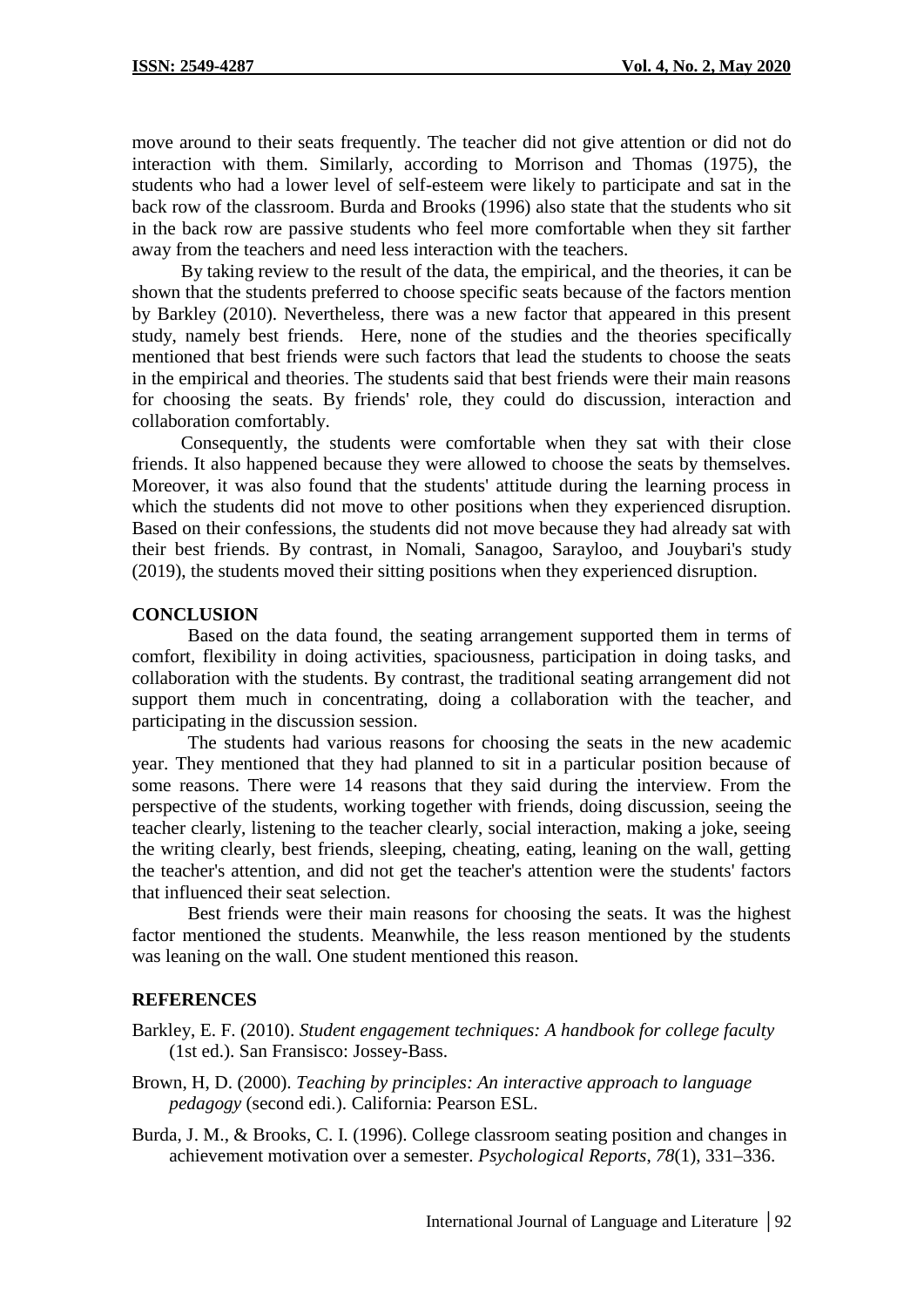- Cornell, P. (2002). The impact of changes in teaching and learning on furniture and the learning environment. *New Directions for Teaching and Learning*, *92*, 33–42.
- Correa, R., Lara, E., Pino, P., & Vera, T. (2017). Relationship between group seating arrangement in the classroom and student participation in speaking activities in EFL classes at a secondary school in Chile. *Folios*, *45*(1), 145–158.
- Daddi, H., & Ul Haq, M. Z. (2014). Lecturer's strategies in English speaking class. *Exposure : Jurnal Pendidikan Bahasa Dan Sastra Inggris*, *3*(1), 54.
- Denscombe, M. (2014). *The good research guide: Fourth edition* (fourth edi.). UK: Open University Press.
- Dincer, A., & Yesilyurt, S. (2017). Motivation to speak English: A self-determination theory perspective. *PASAA: Journal of Language Teaching and Learning in Thailand*, *53*(June), 1–25.
- Harmer, J. (2007). *The practice of English language teaching* (fourth edi.). England: Pearson Education Limited.
- Harvey, E., & Kenyon, M. (2013). Classroom seating considerations for 21st century students and faculty. *Journal of Learning Spaces*, *2*(1).
- Hausman, D. M. (2005). Sympathy, commitment, and preference. *Economics and Philosophy*, *21*(1), 33–50.
- Kementrian Pendidikan. (2016). *Peraturan menteri pendidikan dan kebudayaan Republik Indonesia Nomor 22 tahun 2016 tentang standar process pendidikan dasar dan menengah*. Jakarta: Kementrian Pendidikan.
- Kementrian Pendidikan. (2018). *Peraturan menteri pendidikan dan kebudayaan Republik Indonesia Nomor 35 tahun 2018 tentang perubahan atas peraturan menteri pendidikan dan kebudayaan nomor 58 tahun 2014 tentang kurikulum 2013 sekolah menengah pertama/madrasah tsanawiyah*. Jakarta: Kementrian Pendidikan.
- Kementrian Pendidikan dan Kebudayaan. (2017). *Model silabus mata pelajaran sekolah menengah pertama/madrasah tsanawiyah (SMP/MTs)*. Jakarta: Kementrian Pendidikan dan Kebudayaan.
- Losonczy-Marshall, M., & Marshall, P. D. (2013). Factors in student seat selection: An exploratory study. *Psychological Reports*, *112*(2), 651–666.
- McCorskey, J. C., & McVetta, R. W. (1978). Classroom seating arrangements: Instructional communication theory versus student preferences. *Communication Education*, *27*(2), 99–111.
- Morrison, T. L., & Thomas, D. M. (1975). Self-esteem and classroom participation. *Journal of Educational Research*, *68*(10), 374–377.
- Nomali, M., Sanagoo, A., Sarayloo, F., & Jouybari, L. M. (2019). Classroom seat selection from the perspective of Iranian Medical Sciences ` Students and its relationship with self-esteem : A cross sectional study, *5*(1), 26–30.
- Sen, A. (1973). Behaviour and the concept of preference. *Economica*, *40*(159), 241.
- Setiyadi, B. R., & Ramdani, S. D. (2016). Perbedaan pengaturan tempat duduk siswa